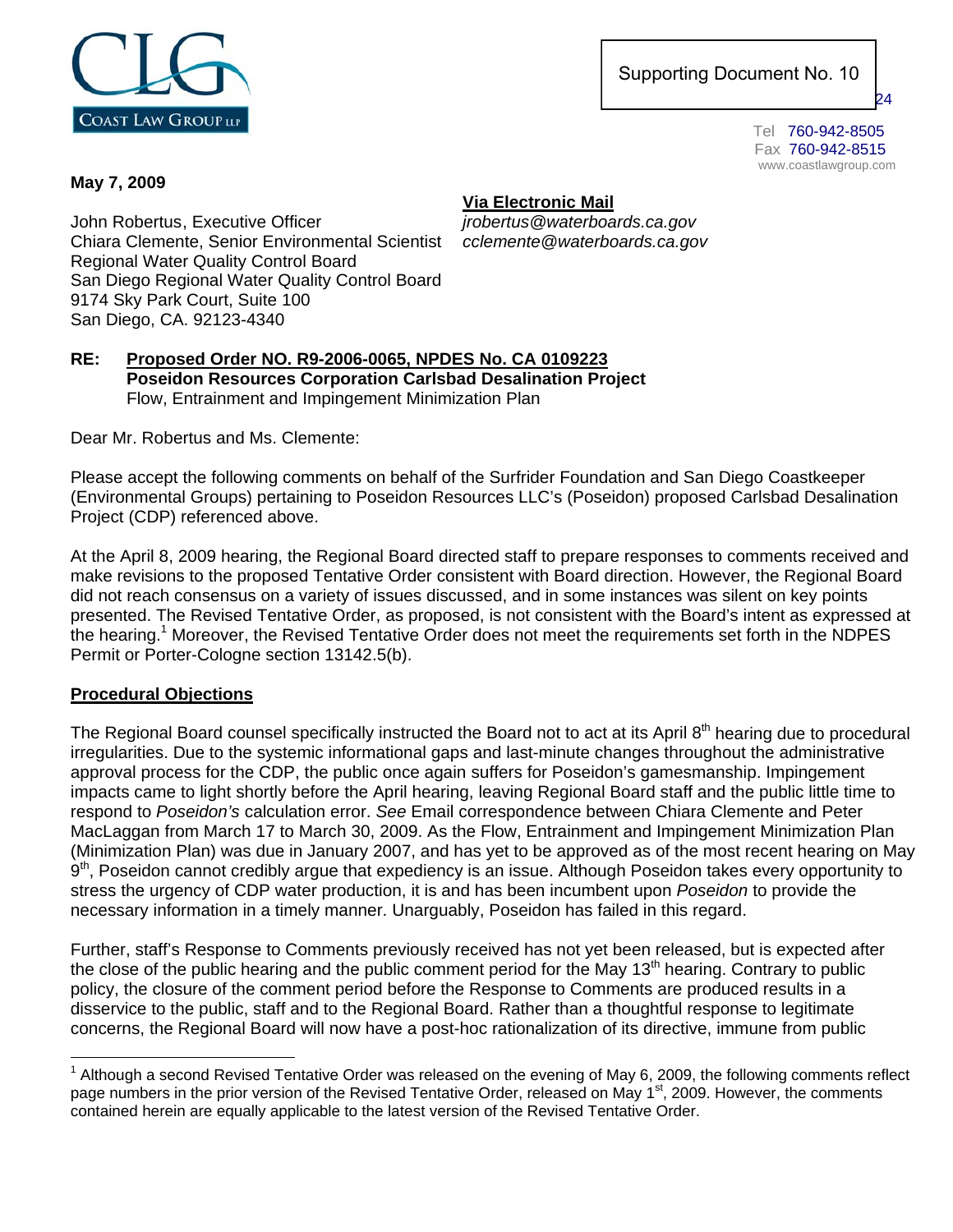scrutiny. In so far as the public notice for the May  $13<sup>th</sup>$  hearing limits public comment to "proposed revisions made to the Tentative Order following the April 8, 2009 meeting" and receipt by May 6<sup>th</sup>, this deprives the public of meaningful participation. Environmental Groups request an opportunity to respond to the forthcoming Response to Comments at the May 13<sup>th</sup> hearing, and will be providing written comments for the record as well. $^2$ 

Poseidon's submission of proposed Findings and Order before the public release of the Regional Board's Revised Tentative Order or any supportive findings is prejudicial to both the Board and to the public. The Regional Board closed the comment period and is accepting only comments pertaining to the revisions to the Revised Tentative Order, yet Poseidon has preemptively provided detailed and extensive comments in the form of its proposed order and supporting findings. Although this type of procedure is standard practice for Poseidon at every administrative level, it is highly prejudicial and should not be condoned. Staff and the public must now focus their efforts on rebutting Poseidon's proposals instead of focusing on staff's independent assessment. Poseidon is the applicant in this process, but it is the Regional Board, with the aid of staff, that should be driving the approval process. Poseidon's standard practice puts staff and the public on the defensive. Although this procedure results in a "stream-lined" approval with an artfully crafted order and findings supporting Poseidon's position, it shows a lack of trust in the Regional Board and staff to do their jobs correctly. Poseidon has volunteered to do the Board and staff's job, and the Regional Board members and the public should be highly suspect of any applicant doing the Board's work.

# **Regional Board Directive**

As a preliminary matter, the Regional Board itself did not provide a transcript of proceedings, and any reliance on the transcript prepared by Poseidon is a matter of practicality (Preliminary Transcript of Relevant Excerpts of Regional Board's Deliberation at April 8, 2009 Regional Board Hearing, Prepared by Latham & Watkins LLP From Audio Files, hereinafter "Poseidon Transcript"). However, it appears that much of the Regional Board discussion, Regional Board staff and counsel comments, and public comments relevant to the Regional Board's deliberation and direction to staff have been selectively omitted from the transcript. Although the record is colored by these selective omissions, Environmental Groups provide the following comments based on an assumption of accuracy in that portion of the transcript Poseidon has chosen to provide.

The Board members who spoke at the April  $8<sup>th</sup>$  hearing (and whose testimony was transcribed by Poseidon) provided little to no testimony on several topics. Contrary to Poseidon's position, the Board did not give anything remotely resembling "thorough consideration" to these subjects, and gave virtually no direction to staff. Poseidon Key Points of Poseidon's Proposed Order and Supplemental Findings, April 30, 2009, p.3. Poseidon's characterization of the Board's position is merely an attempt to insulate the project from litigation, and a blatant mischaracterization of the administrative review process. Poseidon should be reprimanded for its continued manipulation of agency approval processes and admonished to more accurately represent Board action in all future submissions.

Further comments on specific issues of concern include the following:

 2 See 40 C.F.R. §§ 124.17, 124.12.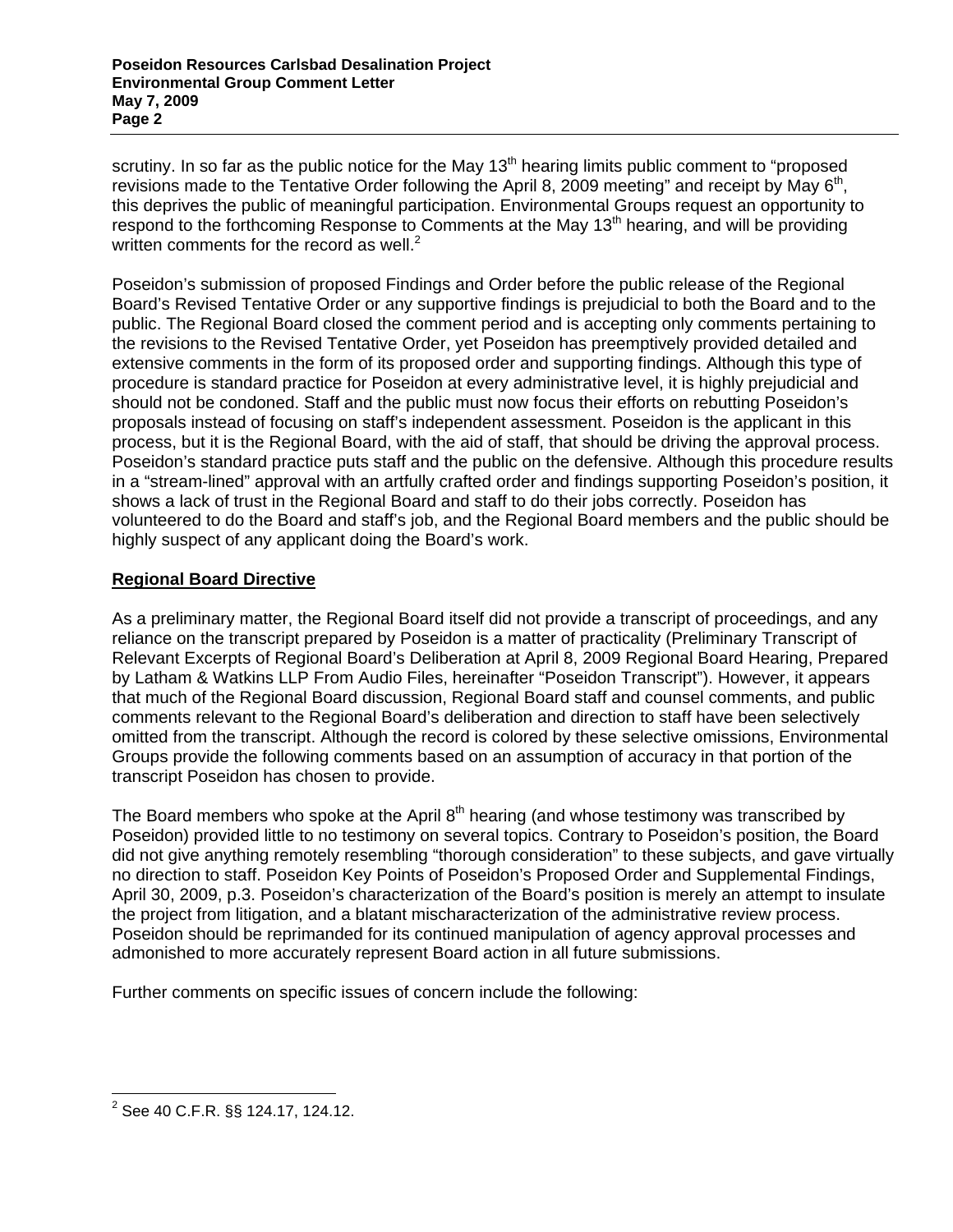1) The Regional Board did not discount heat treatment impingement data collection.

To the contrary, the Regional Board specifically asked for impingement real-time assessment, which would include heat treatment data. During his public comment, Mr. Garret specifically and repeatedly called for impingement monitoring similar to that conducted in 2004-05 for Encina Power Station (EPS) by Tenera. Poseidon Transcript, p. 15-16. This monitoring, which was the basis of all entrainment and impingement assessments presented by Poseidon, included heat treatment monitoring.

2) The Regional Board did not state that 55.4 acres of wetland mitigation for entrainment would be enough to offset impingement losses.

The Board did not decide that Poseidon's MLMP requirement to provide 55.4 acres of mitigation in two phases was a "proper amount of wetlands mitigation acreage" and "the proper amount of wetlands mitigation acreage needed to fully offset projected Project entrainment and impingement losses." Poseidon Key Points of Poseidon's Proposed Order and Supplemental Findings, April 30, 2009, p.1. The Regional Board did not find 55.4 acres sufficient, nor did it find such acreage would **fully** offset impacts. As a practical matter, further impingement monitoring on a real-time basis was required in order to accurately reflect impacts and require mitigation based on such assessment. Had the Regional Board been convinced by Poseidon's expert testimony, it would not have found the need to require real-time assessment.

Poseidon's own transcript shows the Board members were not convinced that enough data existed to conclusively prove the extent of impingement impacts, and therefore required 55.4 acres as floor.

**Board Member Destache:** Is it important to Staff to see what the long term possibilities of a mitigation is by using this project as a, on a go forward basis to look at what the mitigation of wetlands could produce because in everything that I've heard it's either we don't have enough empirical data or we're just guessing. Poseidon Transcript, p.2 (emphasis added).

**Board Member Loveland**: I think this gives us an opportunity to go forward and learn. At the same time taking appropriate action that takes into account the best available information that we have right now and develop a program for monitoring of the impingement entrainment losses and the productivity of the mitigation. And make those appropriate changes as circumstances change when and if it becomes a stand-alone operation which everybody seems to agree is headed in that direction. Poseidon Transcript, p. 4 (emphasis added).

**Board Member Rayfield**: I think at this time to close the public hearing. I think we should move forward on Option No. 3. I would add just a couple of points to the points that you have already made for us. On the staff we accept Option 3. I think the staff should come back to us with some specific measures. The thing I like about Option 3 is that it is performance based or performance standard based. But I think we ought to know what those standards might be and how they might be applied. Poseidon Transcript, p. 5 (emphasis added).

**Chair (this actually seems to be Board Member Thompson):** OK. So, what Alternative #3 really means, because it doesn't specifically say that, is that there would be additional monitoring required in addition to ensuring we meet the 1,715 requirement. And, on top of the 55 acres that's currently in the plan, we would have to give . . . provide . . . require them to provide an additional 11 to 18 acres, but it doesn't say that. But that is what that means?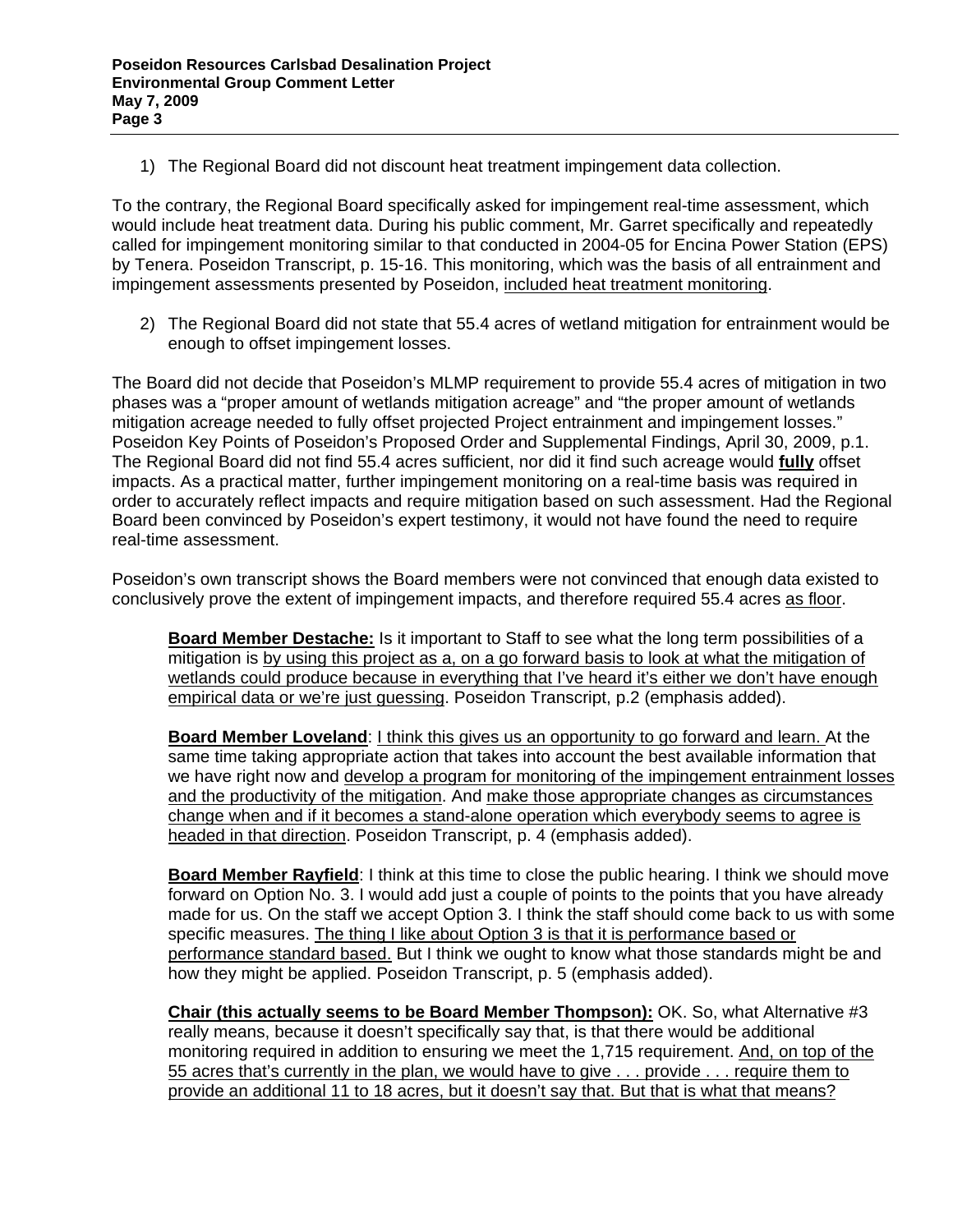**Board Member Rayfield**: OK. Well, I too thought Option #3 meant that roughly 55 acres in mitigation. And if we were to go with that Option #3, that's where I would start. And that's why I think we want the additional monitors to say, "is that or is that not adequate and should it be adjusted upward or possibly downward?" Poseidon Transcript, p. 10.

**Mr. Robertus:** Then there's another . . . A question I have is: Does the monitoring that is contemplated as additional monitoring in Option #3 include continued monitoring to measure the actual impingement values in the increase?

**Ms. Clemente:** Yes. And I would like for it not just to be numbers; but,…Yes, the monitoring would be to measure the impingement values and the intake as well as the mitigation . . . not the impingement and mitigation productivity of the mitigation. But, I also want to make sure that it be not just in terms of kilograms but in terms of species and numbers.

**Chair:** I will clarify with board members what was just said monitoring would include monitoring not just in mitigation production in the wetlands, in the wetlands acreage, but also continuing to monitor to build on the database we are working with now to determine what the acreage should be.

**Chair:** That's my understanding of it . . . Yeah . . .

**Board Member Rayfield:** That's . . . that's mine, too. And I have . . . I find myself in agreement with Dr. Jenkins. I don't think the confidence level is very meaningful in this context at all. We just don't know enough. So, I wouldn't . . . personally, I'm not persuaded by 50% or 85% or 95% confidence level. I think we have to mitigate for whatever the effects of the impingement are. And that's why I think it's so important to have the performance measures. Poseidon Transcript, p. 11 (emphasis added).

**Board Member Loveland**: I think Mr. Rayfield. It's the safest thing . . . is how I feel about what the direction should be. One point of clarification, you talked about, maybe, the decrease is moot because you wouldn't see a decrease. I actually don't think that it is moot because if we're going to do this based on actuals, do the monitoring and make decisions based on what actually happens, if we find out that it is more productive. I'm not holding out a great deal of hope for that, but should it be, then I think there should be a move to release some of that for remedial mitigation perhaps. What if in 20 years from now or 50 years from now the plant wants to increase the [inaudible], then some of that could be remedial mitigation. So, I don't think decreasing is moot . . . and although it's unlikely, I'm not going to… Poseidon Transcript, p. 11 (emphasis added).

**Mr. Wyels**: Yes, thank you. Yes there was also some discussion about….there would need to be mitigation monitoring for these impingement impacts, whether its monitoring to determine whether this fixed amount of 1715 kilograms per year is being met or its open-ended that whether more equivalent production....equivalent to what's actually being impinged is being achieved. You're right. Poseidon Transcript, p. 15 (emphasis added).

**Mr. Wyels**: Yes, Mr. Garrett is correct. Catherine informed me that I mis-spoke. What I was really talking about was 55.4 acres Poseidon believes they will achieve this productivity of 1715 within that 55.4 acres, if it turns out that they're incorrect. There would have to be additional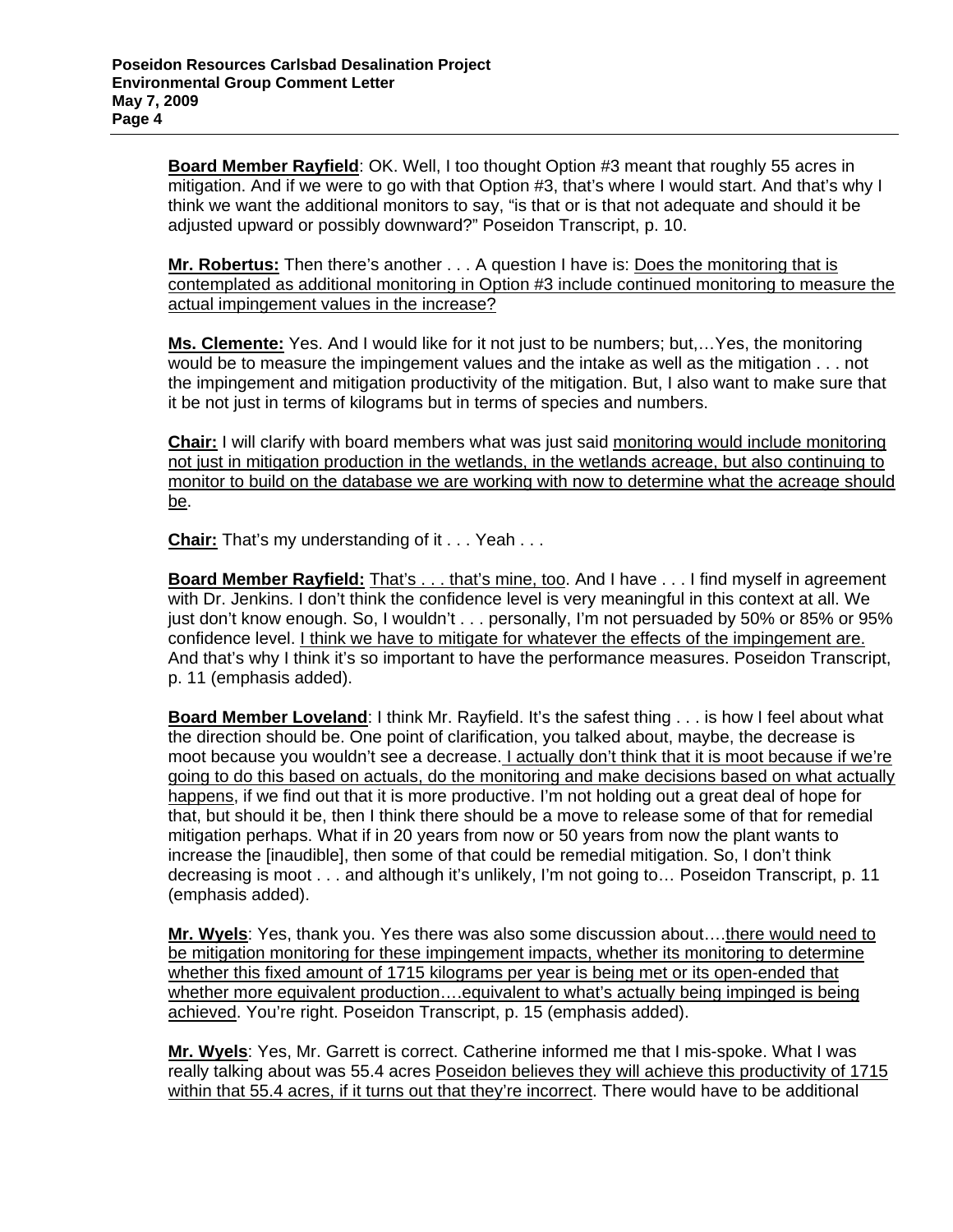acreage. But if they are correct they would not have to do additional acreage. Poseidon Transcript, p. 16 (emphasis added).

Thus, what can be gleaned from the transcript is that there was Board member uncertainty as to what the actual impingement rate would be, and the Board members thus were inclined to require real-time impingement monitoring. The 55.4 acres of mitigation required for entrainment would be a floor, dependent upon the real-time impingement monitoring results. As detailed further below, in light of the Coastal Commission Executive Director's reiteration that the entire 55.4 acres are allocated to entrainment mitigation, using the same acreage to mitigate for impingement impacts is no longer an option. Coastal Commission Comments to the Regional Board, May 6, 2009, p. 2-4.

3) Temporal losses need to be taken into account.

Because the Revised Tentative Order contemplates impingement monitoring after construction of the CDP, during its first year of operation, temporal losses must be considered. First, after the impingement monitoring data is analyzed and presented to the Board, any discrepancy between the impingement losses attributable to CDP operations and the fish productivity of restored wetlands (to the extent there is any allowable overlap for entrainment and impingement mitigation) will need to be addressed. Further, before the wetlands potentially reach the required productivity to offset impingement mitigation, losses due to impingement and entrainment need to be mitigated through further wetland restoration acreage. The temporal loss accounting requirement is not required in the current order, and should be included therein. The Regional Board testimony provided by Poseidon reflects, at a minimum, the Board considered this something to be vetted by staff or the Science Advisory Panel at the time of MLMP implementation.

**Mr. Gonzalez**: So, as long as it's clear that if you're doing something like that, that it might mean that you're going to get more acres then the biomass that you're trying to replace because you also have to replace for temporal loss. One of the other things that needs to be certain is in the measurement of productivity of the wetlands in the scenario for the impingement for the impinged fish is staff needs to be certain that they give direction that you can't always just go into a wetland and measure biomass and say here is the productivity because productivity is a snapshot of time. So impingement data is collected as how many fish do you lose per day whereas when you come into a wetland you don't produce a certain amount of fish per day and you produce them based on their life cycles, and there needs to be some mechanism for equating that in this context.

**Chair:** I think staff would figure it out or our experts would figure it out. Okay. Are we ready to close the hearing. Poseidon Transcript, p. 17 (emphasis added).

Therefore, the Revised Tentative Order should include some provision that either defines a method to account for temporal losses, or assigns this function to the Science Advisory Panel.

4) Biological productivity assessment was to be determined by the Science Advisory Panel.

The Regional Board agreed that assessment of the biological productivity of the wetlands, created as required for entrainment impacts and as a floor for impingement impacts, would be determined by the Science Advisory Panel. Contrary to Poseidon's contentions, the Regional Board did not agree that 55.4 acres "will more than fully offset potential stand-alone impingement." Poseidon Key Points of Poseidon's Proposed Order and Supplemental Findings, April 30, 2009, p.2. Nor did the Regional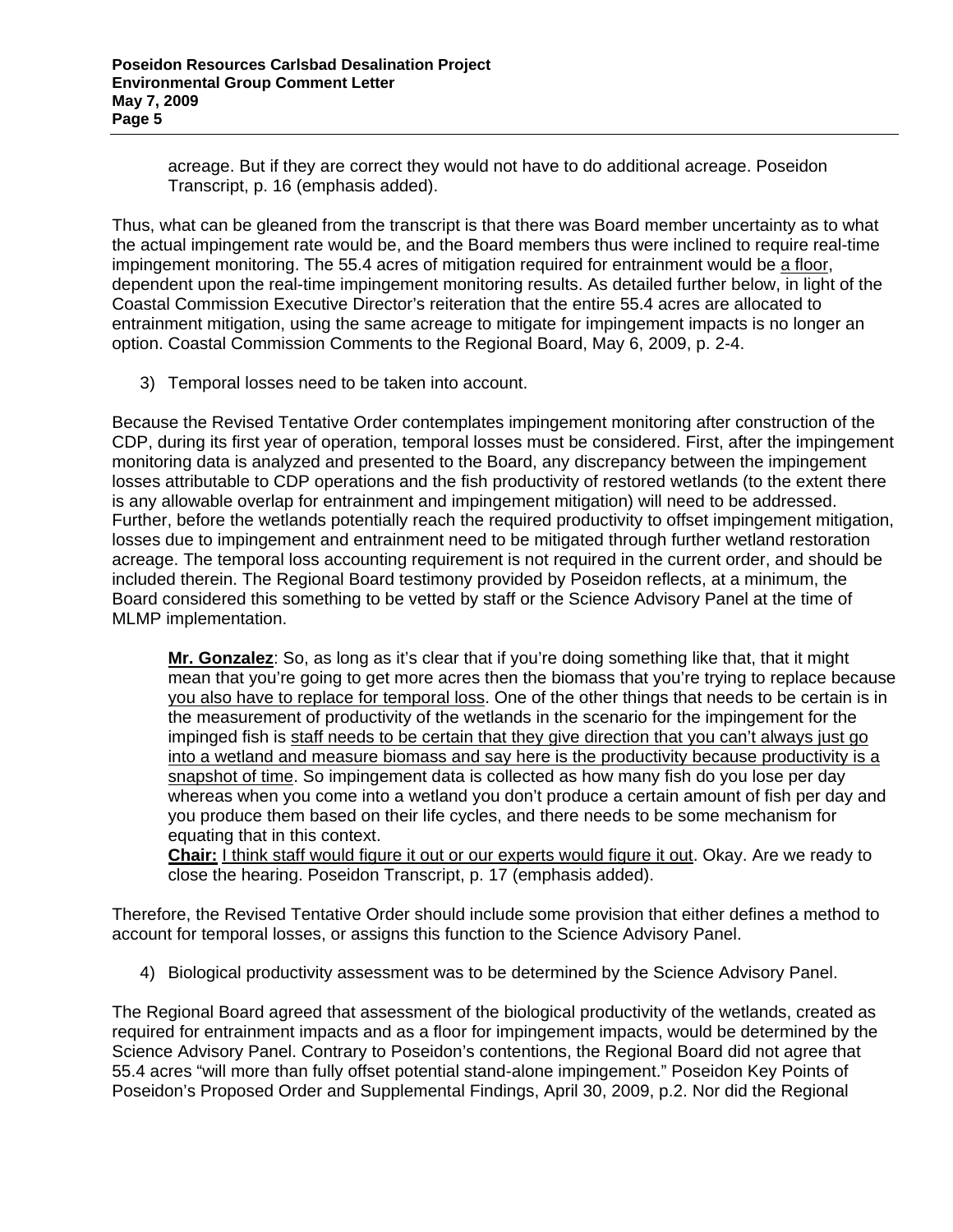Board direct staff to write a Revised Tentative Order requiring calculations of wetland productivity that specifically contemplated Poseidon's proposed calculation method. The testimony reflects the Regional Board's understanding that this would be determined by the Science Advisory Panel.

**Chair:** . . . Mr. Loveland's comment about . . . it had to do with the variety of species, monitoring for species and varieties…

**Ms. Clemente**: With regards to that last comment; there's a hundred (100) different species from day to day. We just want them to monitor it, not…we're not asking them to match every species in terms of mitigation. But, we're asking them to collect the data in terms of numbers, species, age, etc., so we can make an educated comparison of the two. Otherwise, we've just got a bucket of fish.

**Board Member Loveland:** I would agree. Do you have some sense of what the criteria for making an evaluation would be?

**Ms. Clemente:** Actually, that's what the Scientific Advisory Panel is for. That is part of the marine life . . . MLMP is their panel of experts that can provide much more of an educated opinion than I would. Poseidon Transcript, p. 12 (emphasis added).

# **Impingement Monitoring – Heat Treatments and Effect**

As mentioned above, the limited transcript provides no evidence that the Regional Board intended any impingement monitoring to exclude heat treatments. In light of the seemingly perpetual co-located operation due to the strictly worded stand-alone trigger, EPS is likely to continue operations at minimum flow rates, while CDP becomes the almost exclusive driver of operations. It would be illogical and contrary to the mandates of Porter-Cologne to minimize mortality to attribute **none** of these heat treatment impacts to CDP operations. Revised Tentative Order, p. 11.

Though Poseidon argues that it would be more appropriate to obtain heat treatment data from EPS, this argument is wholly without merit. The impingement data relied upon by the Regional Board *and by Poseidon* was conducted based on EPS operations. The intake and discharge are operated by EPS. The pumps are owned and operated by EPS. Using Poseidon's logic, no entrainment or impingement should ever be attributed to Poseidon as long as EPS owns the intake and discharge channels and the intake pumps. However, the Regional Board, along with the Coastal Commission and State Lands Commission, has rejected such a notion. When CDP flows are the driving force, the impacts are attributable to CDP, not EPS. Thus, heat treatments conducted by EPS *for the benefit of CDP* would also be attributable to CDP. As mentioned previously by Environmental Groups and staff, CDP operations will necessarily contribute to increased frequency and impacts of heat treatments. *See* Carlsbad Desalination Project, Environmental Groups' Supplemental Comments, April 6, 2009, p. 10- 11.

Further, in light of the proposed stand-alone and new design *or* technology triggers proposed, the heat treatment impingement impacts will continue regardless of EPS flow rate so long as EPS is subject to Reliably Must Run (RMR) status by Cal-ISO. Thus, even operating at 304 MGD with 99.99% of impacts attributable to CDP, Poseidon will never have to mitigate for heat treatments until EPS shuts down completely.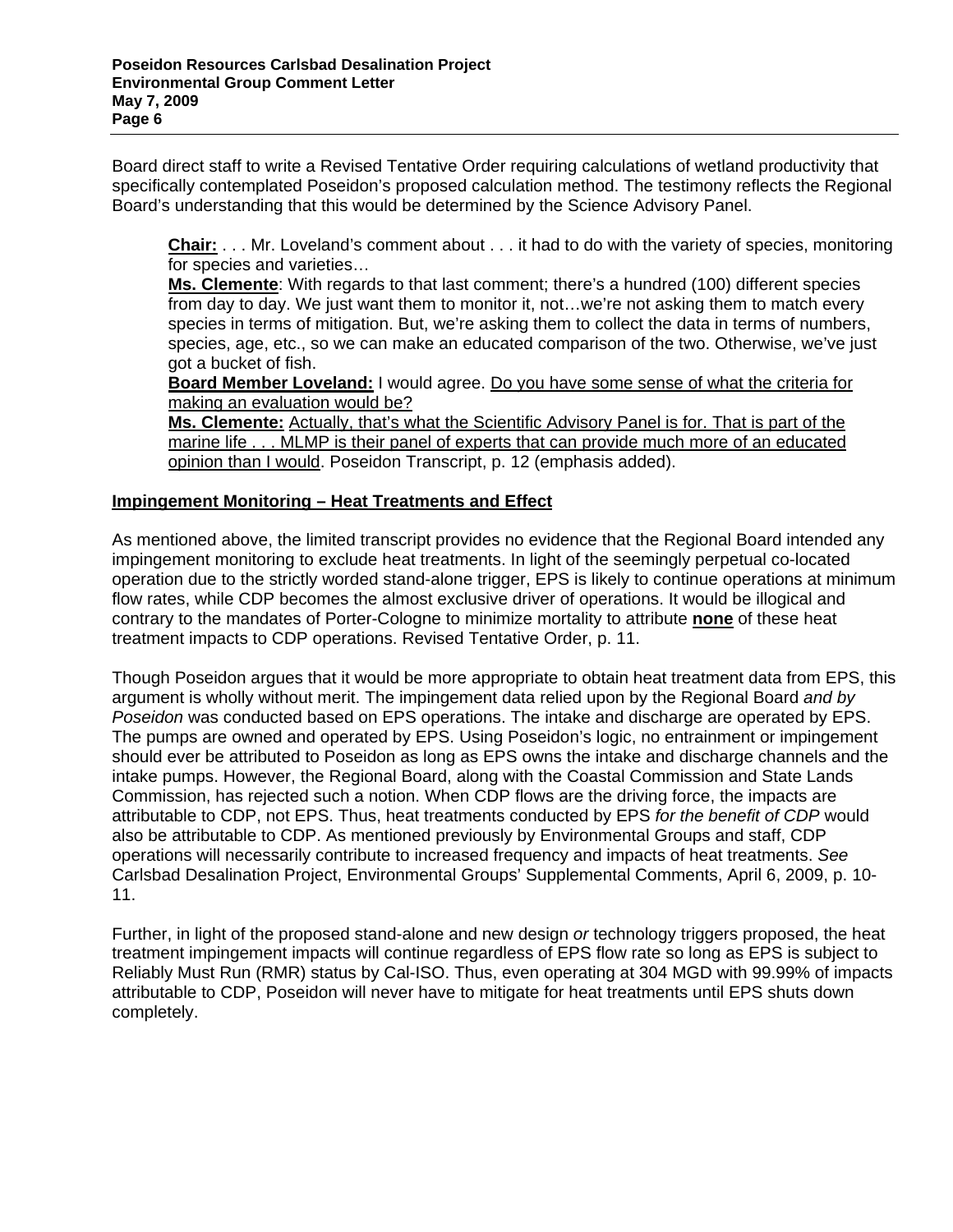#### **Impingement Mitigation**

The Regional Board cannot refuse to make a decision as to the significance of the CDP marine life impacts, especially under the Porter-Cologne mandate to *minimize* intake and mortality. Without actually requiring the best design, site, or technology to minimize intake and mortality, the Regional Board has chosen to rely wholly upon mitigation measures. This in and of itself is problematic and does not comport with Porter-Cologne. A refusal to acknowledge reality and require accurate mitigation for CDP impacts is completely inadequate.

The Regional Board, finding it "unnecessary to resolve" disputes of whether impingement rates of 1.56kg/day to 7.16kg/day are more accurate because 4.7kg/day is "a reasonable, conservative estimate of impingement" is nonsensical. Revised Tentative Order, p. 10. First, the Regional Board inherently makes a decision as to the reasonableness of the impingement rates by using a middle-ofthe-road number of 4.7kg/day. The Regional Board could find 4.7 kg/day supportable in light of the range of numbers provided, or 4.7 kg/day as a good compromise position because both the low and high end of the range are equally likely. However, merely stating that the Regional Board has found 4.7 kg/day reasonable without stating *why*, in light of an unresolved dispute between staff, Environmental Groups, and Poseidon, provides no insight into the Regional Board's decision-making process.

Second, the Regional Board, by basing the wetland productivity requirement on the 4.7 kg/day presumed impingement impacts proves that determining impingement impacts **is of the utmost importance.** As written, the Regional Board's basis for impingement mitigation calculations in the order is the assumption that a productivity of 1,715.5 kg/year will offset impingement impacts. This 1,715.5 kg/year productivity is "derived from the estimate of 4.7 kg/day" of impacts. Revised Tentative Order, p. 10. Thus, if the Regional Board truly found it unnecessary to resolve the dispute over what the CDP impingement rate is, there would be *no numerical value whatsoever* assigned to such impact.

Further, the Regional Board directed staff to require, and has required through the Revised Tentative Order, impingement monitoring once CDP operations begin. Revised Tentative Order, p. 11. Contrary to the language currently contained in the order, this monitoring of impingement impacts is not merely of passing interest as something "valuable to consider." *Id*. The order also allows the Regional Board to require an adjustment of the annual fish productivity requirement of 1,715 kg/year dependent on these impingement monitoring results. Thus, 1,715 kg/year is established as the benchmark from which productivity, and by implication mitigation, is increased or decreased. If the impingement monitoring results show an increased productivity, Poseidon will likely ask for mitigation credit. Phase I of the MLMP requires only 37 acres of mitigation, with an additional 18.4 acres conditionally required in Phase II. Revised Tentative Order, p. 9. Thus, if Poseidon meets productivity benchmarks imposed in the Revised Tentative Order (i.e. 1,715 kg/year) and the real-time impingement monitoring shows impacts less than 4.7 kg/day, Poseidon may potentially receive credit towards the required entrainment mitigation, resulting in less than 55.4 acres of total mitigation. Thus, the 4.7 kg/day impingement calculation is truly important, as it impacts the amount of mitigation required above and beyond 55.4 acres, and it also provides a mitigation banking mechanism *where none existed before*, and more importantly, *was never intended* as described in more detail below. As the Coastal Commission has reiterated, the CDP's impingement impacts have only recently come to light, and the mitigation imposed by the Coastal Commission in the MLMP was for entrainment impacts. Coastal Commission Comments to the Regional Board, May 6, 2009, p. 2-4. **At most**, Poseidon could receive credit for impingement of .96kg/day. *Id*. at 4.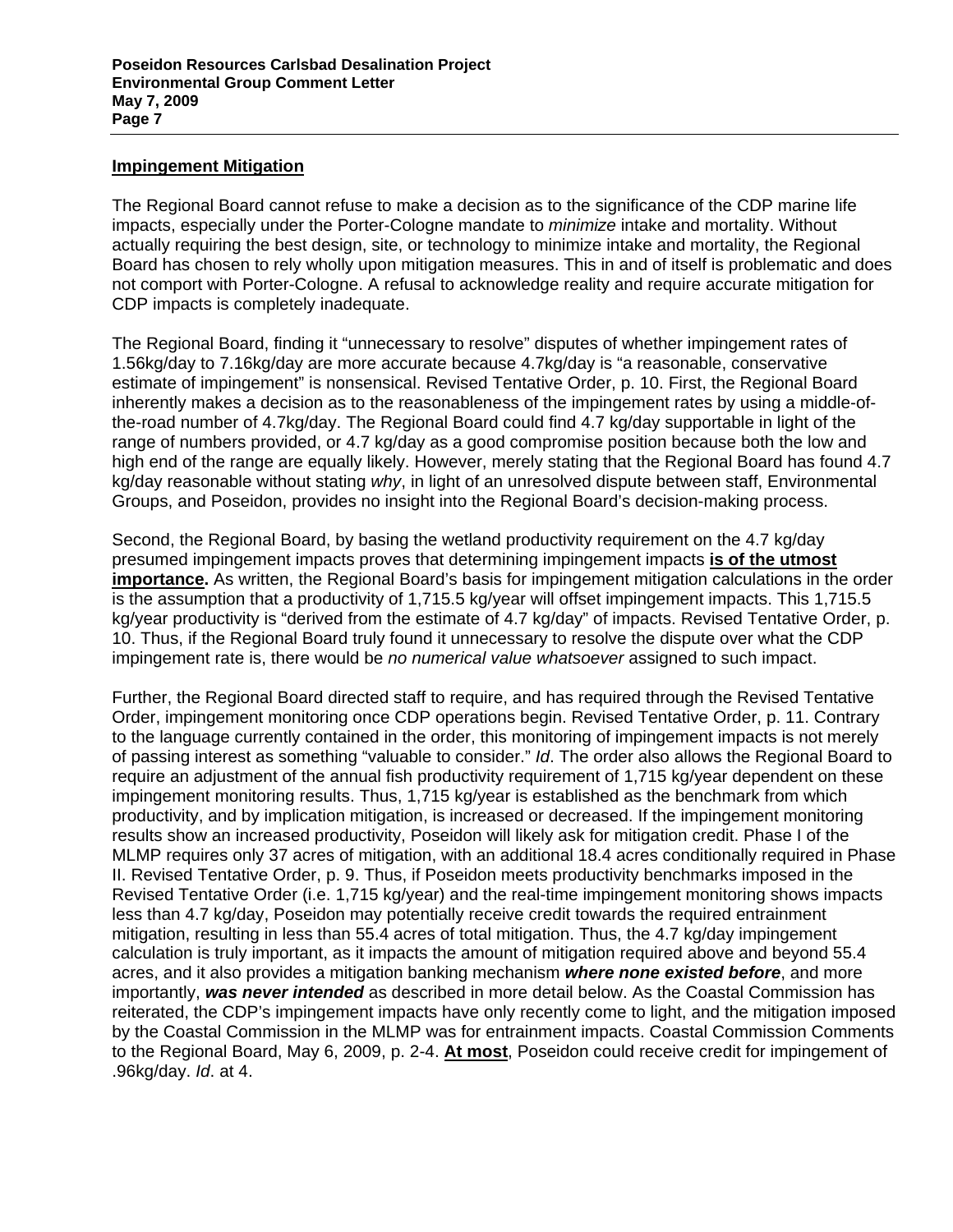In light of the Regional Board's requirement of real-time impingement monitoring, it is unsupportable to include in the Revised Tentative Order an arbitrary benchmark, that only serves to benefit Poseidon. A year-long data set of impingement impacts resulting from CDP operations, including heat treatments, would be the best evidence of the CDP's intake and the resulting mortality. Any impingement mitigation requirement based on this calculation would be the most defensible and scientifically supportable.

### **Biological Performance Standard**

The biological performance standard productivity requirement of 1,715 kg/year for impingement compensation, and the available fish biomass calculations are unsupported by the record, lack scientific basis, and should be decided by the Science Advisory Panel. Revised Tentative Order, p. 14. As pointed out by the Coastal Commission, the monitoring of wetland mitigation is required to take the form of "fish productivity, which requires a substantially more involved and complex approach than monitoring for biomass." *Id*. at 4. Moreover, the "Science Advisory Panel has already developed rigorous monitoring methodologies that are completely consistent with scientific literature…" *Id*. Poseidon's attempt to circumvent this process during Regional Board review is contrary to the Regional Board directive and to the Coastal Commission's requirements in the MLMP.

Further, though biomass calculations are wholly inappropriate for determining fish productivity and should not be applied in the manner suggested by Poseidon, the calculation methods themselves are completely unfounded. Revised Tentative Order, p. 14. First, the premise for the calculations themselves is the ability to create wetland mitigation for entrainment and impingement impacts within the same acreage. This matter was not resolved by the Regional Board at its April hearing, nor was the Regional Board clear as to how any such assessment would be made. *See,* Statement from Peter Raimondi, Ph.D, April 1, 2009 ; Carlsbad Desalination Project, Environmental Groups' Supplemental Comments, April 6, 2009, p. 11-13; Coastal Commission Comments to the Regional Board, May 6, 2009, p. 2-4. Importantly, the Coastal Commission has since *expressly rejected* Poseidon's assertion that the entrainment mitigation can also be used as impingement mitigation.

However, the MLMP approved by the Commission does not include "excess" production and does not provide for "crediting" mitigation towards an impact that the Commission was not informed about and that was not included in its deliberations. The Commission's review focused on determining how large an area would be needed to provide sufficient habitat for producing the larvae lost to entrainment.

Coastal Commission Comments to the Regional Board, May 6, 2009, p. 3. The Coastal Commission, at most, accounted for .96 kg/day of impingement in mitigation calculations. *Id*.

Second, the assumption that entrainment mitigation is only for the three most commonly entrained species was not accepted by the Regional Board. The position that these three species are merely a proxy for all entrainment impacts is supported by Dr. Raimondi (who was also the expert involved in the Coastal Commission review process), by Regional Board staff, by contemporary scientific literature and research, and by Environmental Groups. *See* Carlsbad Desalination Project, Environmental Groups' Supplemental Comments, April 6, 2009 and Appendix. Thus, a calculation based on the assumption that all species other than the most commonly entrained goby, blenny and garibaldi are "excess production" would be inaccurate. Moreover, even if the calculation allowed for inclusion of species biomass only excepting the three most commonly entrained fish, it would not support Poseidon's proposed calculation. Not only is a biomass calculation of "all other species" overly inclusive, no basis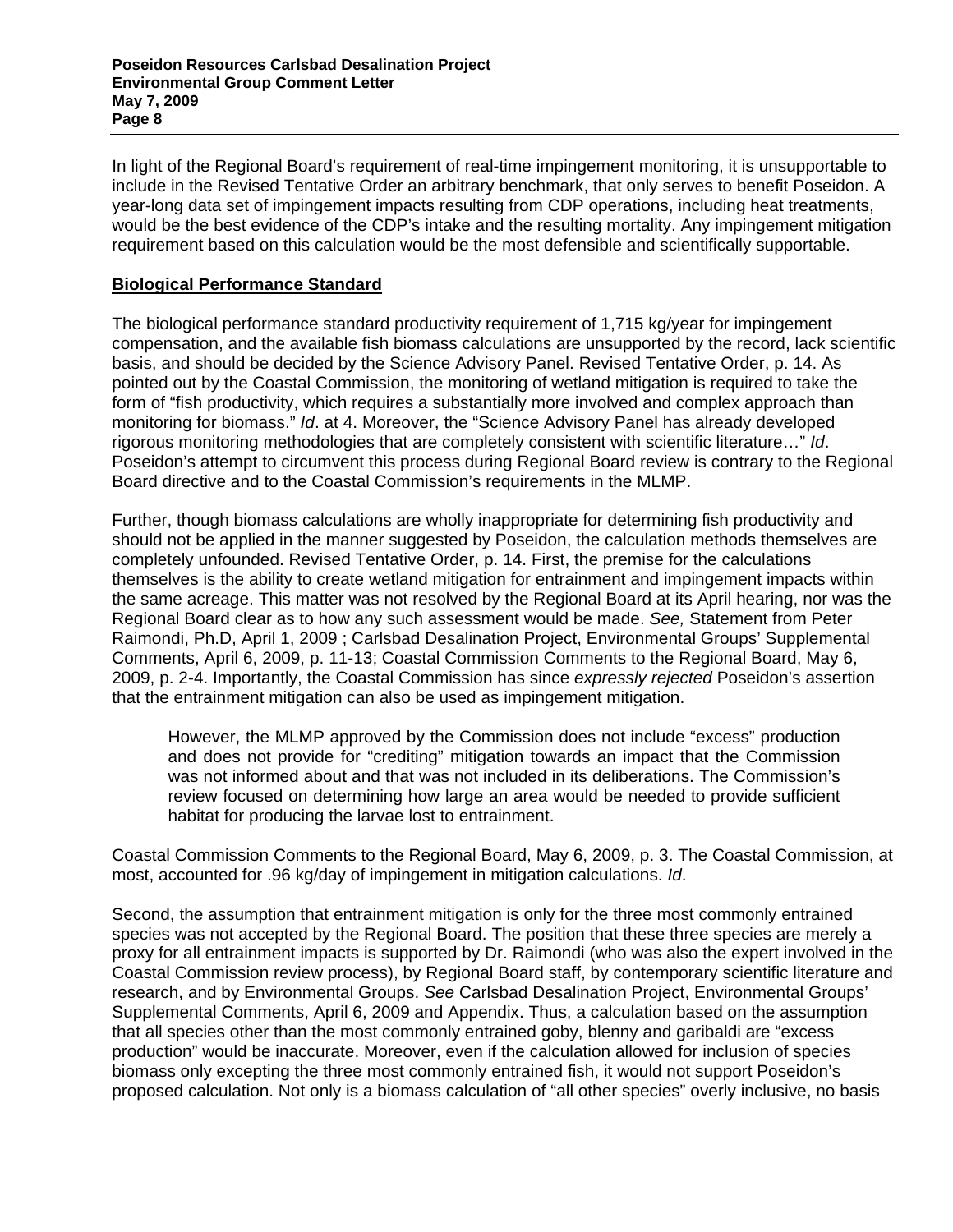exists to support the proposition that all other biomass can be attributable to *impingement* mitigation. Even using Poseidon's logic only impinged organisms could be counted toward these impingement productivity calculations.

However, as mentioned repeatedly, the house of cards upon which Poseidon has built its mitigation structure topples when any of the foundational elements are removed:

- 1) Entrainment mitigation required in the MLMP by Coastal Commission was for entrainment impacts. At most, the Coastal Commission considered .96 kg/day impingement.
- 2) Impingement impacts at the Coastal Commission were based on a premise of .5fps velocity, now proven to be inaccurate.
- 3) Poseidon's impingement calculations were inaccurate, as revealed by staff shortly before the April 2009 hearing. Real-time impingement impacts are the best basis for assessing CDP impingement impacts. Any mitigation required to offset these impacts must be additional, over and above the 55.4 acres required for entrainment impacts.
- 4) Heat treatments conducted during co-located operations are for the benefit of CDP when the driving factor for intake is CDP, and must therefore be considered in impingement monitoring and mitigation requirements.
- 5) Biological productivity of wetland mitigation is not equal to biomass, and is meant to be determined by a Science Advisory Panel, as reiterated by the Coastal Commission.

# **Disagreement Between Administrative Agencies**

The Coastal Commission has repeatedly spoken to the inconsistencies between the proposed mitigation measures in the Revised Tentative Order and those adopted by the Coastal Commission in the MLMP. Comments by the California Coastal Commission, April 6, 2009; Coastal Commission Comments to the Regional Board, May 6, 2009. At its April 9, 2008 hearing, the Regional Board specifically directed staff to work with other agencies in coordination, in order to comply with Section 13225 of the California Water Code. Resolution No. R9-2008-0039, p.3. Not only would adoption of the Revised Tentative Order be contrary to this directive, it would frustrate the Coastal Commission's requirements. Poseidon would potentially be unable to meet its MLMP performance standards as mandated by the Coastal Commission. Coastal Commission Comments to the Regional Board, May 6, 2009, p.4-5.

# **Trigger for Stand-Alone Analysis**

Though the Regional Board specifically asked for a trigger that would mandate stand-alone analysis, the Board members did not give direction as to how stand-alone operations would be identified. The proposed trigger for a new Report of Waste Discharge is EPS permanent shutdown of all generating units. Revised Tentative Order, p. 2. This trigger does not take into account the reality of EPS current and future operations. Though EPS is shutting down three of its five generating units, it already operates at a reduced capacity compared to historical operations, and specifically those in 2006 at the time of permit issuance. Once three of the five units are shut-down, EPS flows will be further reduced. Under the current scenario, even if EPS flows are limited to the service pumps, or even to 1 MGD, the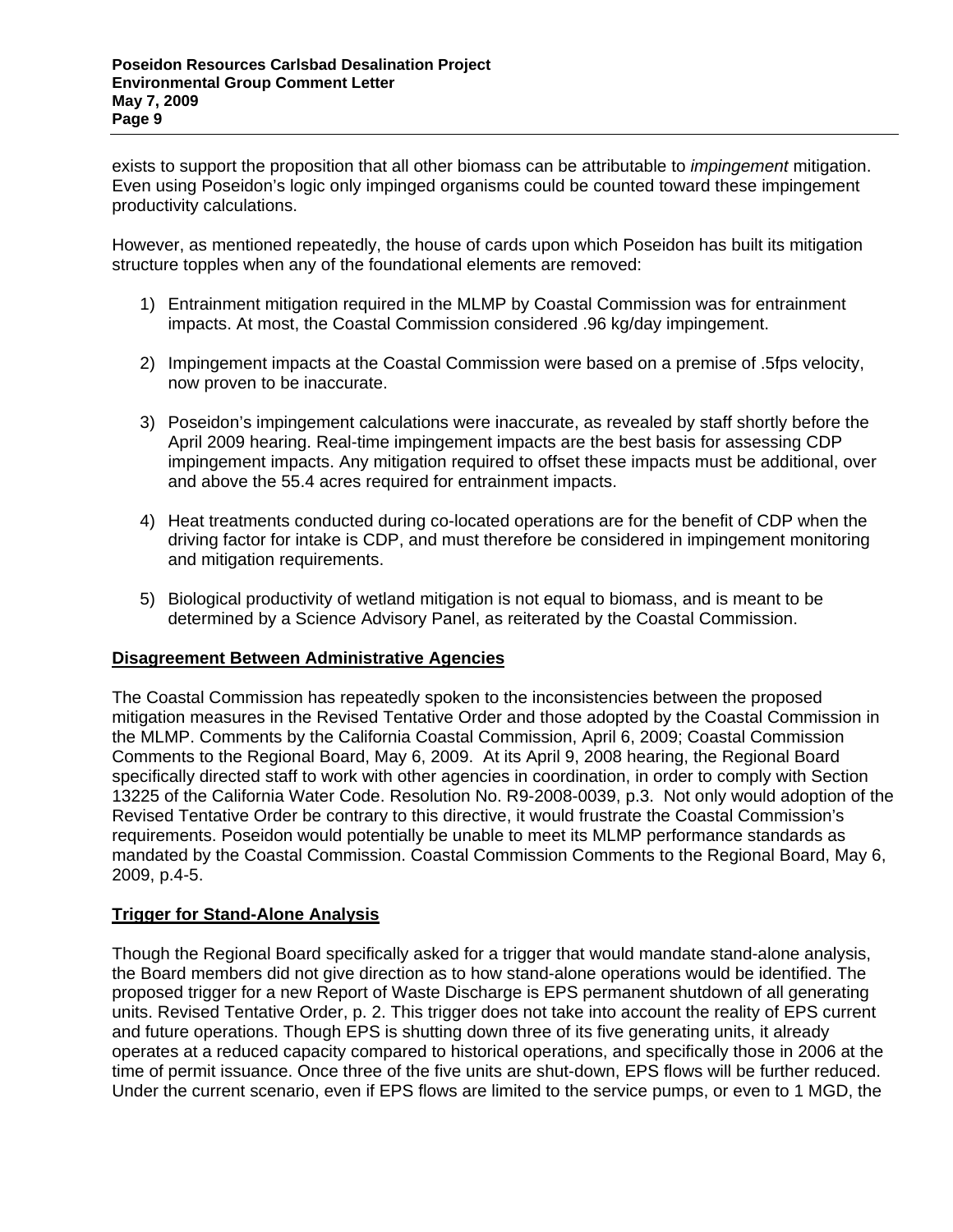CDP will not be considered a stand-alone facility. This creates a long-term scenario in which CDP is a stand-alone facility in all but name, which not only incentivizes perpetual EPS operation, but allows CDP to evade stand-alone Porter-Cologne section 13412.5 review.

The trigger for design or technology feature implementation to reduce intake and mortality is similarly flawed. Only after EPS gives notice that it will not be operational for 180 days and will not be called upon by Cal-ISO for power production will Poseidon have to evaluate possible design or technology measures. Revised Tentative Order, p. 2. The Revised Tentative Order requires submission of a technical report "evaluating the feasibility of any additional design or technology features within 45 days" of notification of EPS shutdown. *Id*.

The technical report shall include a detailed description of any feasible design or technology measures, in addition to those identified in the [Minimization Plan] for temporary shut down that Poseidon will use to minimize the intake and mortality of all forms of marine life while EPS is in a period of prolonged temporary shutdown.

Revised Tentative Order, p. 17. Technology and design features that would reduce intake and mortality during temporary periods of EPS shutdown become no more likely at the point of 180 days of shutdown than at one day of reduced operation. *Id.* The proper time for technology and design feature planning was at the time of the NPDES permit issuance, or within the 180 day timeline articulated in section VI.C.2.(e).

The first alarming element of this provision is the requirement of notice that EPS will be shut down for 180 days before a technical report is even required. EPS must first have the foresight to know when it will be shutdown for 180 days, and must simultaneously notify CDP (which is not required anywhere in either the CDP or EPS permits). Then Poseidon has 45 days to develop a plan for technology **or** design measures to minimize intake and mortality. This plan is subject to Executive Officer review, and is not subject to Regional Board approval or public review. This entire provision amounts to a circumvention of Porter-Cologne and the NPDES Permit section VI.C.2.(e). Not only are these the very measures required by Porter-Cologne at the time of project approval, but they were required under VI.C.2(e). Absolutely no basis exists for allowing Poseidon to formulate design or technology measures subsequent to construction of CDP, and without public review or Regional Board approval. Moreover, the imposition of only design or technology measures does not meet the section 13142.5(b) mandate that "best available **site, design, technology, and mitigation measures** feasible shall be used to minimize the intake and mortality of all forms of marine life." Porter-Cologne § 13142.5(b).

Another fatal flaw of the proposed requirement is the assertion that any feasible design or technology measures are identified in the Minimization Plan. The Revised Tentative Order asserts that CDP has little control over co-location operation and therefore the existing intake meets the best available design criteria. Revised Tentative Order, p. 7. **Thus, no design measures are required.** The only measures mentioned in the order are modified EPS pump configuration to reduce inlet and fine screen velocity and ambient temperature processing. *Id*. However, with little to no explanation, these measures are predetermined likely to be successful.

While the percentage of time EPS is temporarily shut down has not been predicted and the Discharger has not quantified the expected reduction in impingement and entrainment during operation under these conditions, it is reasonable to conclude that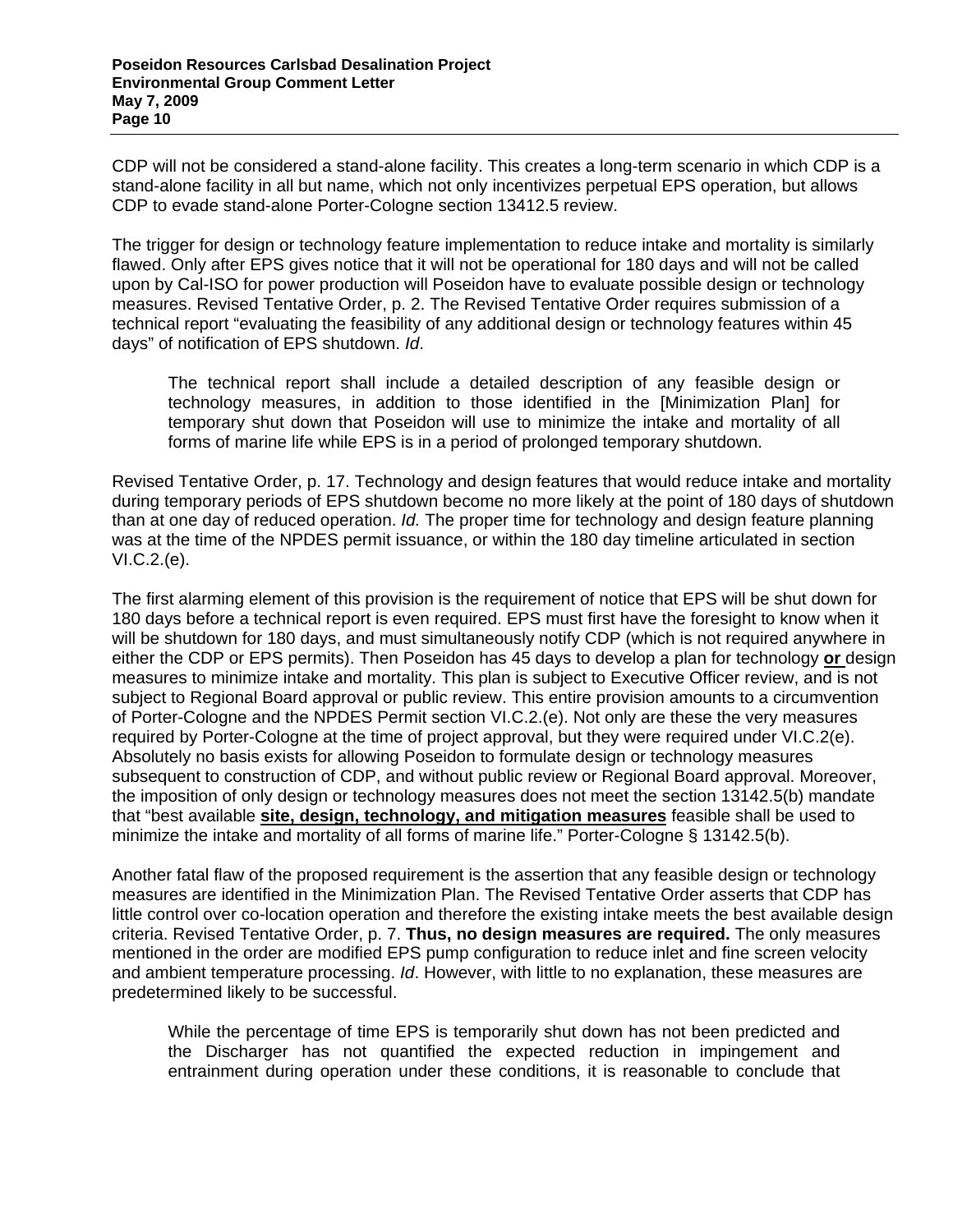reductions in impingement and entrainment will occur when CDP implements these features.

*Id*. With no information or quantification, it is *unreasonable* to assume any reductions in mortality will result. Moreover, the Coastal Commission has provided evidence that Poseidon has misrepresented intake velocities and that under all operating scenarios (with or without EPS operation) the intake *velocities will always exceed the .5 fps required as best technology by EPA*. Coastal Commission Comments to the Regional Board, May 6, 2009, p.2 and Attachment 1.

Similarly, the Revised Tentative Order states that the proposed technology for the CDP is the best available technology feasible under co-location operation. Revised Tentative Order, p. 8. The alternative intakes and screening technologies were all discounted as infeasible. Specifically, the alternative screening technologies would interfere with EPS operations. *Id*. Why EPS operations are relevant in light of the requirement that EPS be shut down for 180 days before any co-located technology requirement *can even be analyzed (much less imposed)* is puzzling. Further, if Poseidon is able to discount certain technologies because of their interference with EPS operations, it would make sense to specifically require those technologies when EPS shuts down for 180 days.

Regardless of the unexplained reason for imposition of this trigger, it does not meet section VI.2.C.(e) requirements to require minimization of intake when EPS flows are insufficient to meet CDP needs, as explained below.

### **NPDES Permit and Porter-Cologne Section 13142.5 Compliance**

The Regional Board cannot adopt the Revised Tentative Order as proposed to meet the section VI.C.2.(e) requirement of Poseidon's NPDES Permit, Order No. R9-2006-0065. The NPDES Permit was reopened only to assess compliance with this provision.

The Discharger shall submit a Flow, Entrainment and Impingement Minimization Plan within 180 days of adoption of the Order. The plan shall assess the feasibility of site specific plans, procedures, and practices to be implemented and/or mitigation measures to minimize the impacts to marine organisms when the CDP intake requirements exceed the volume of water being discharged by the EPS. The plan shall be subject to the approval of the Regional Water Board and shall be modified as directed by the Regional Water Board.

Order No. R9-2006-0065, NPDES No. CA0109223, p. 22 (emphasis added). The basic premise of the condition in section VI.C.2.(e) is a Porter-Cologne analysis for CDP operations when CDP is the driving factor for EPS intake. Because Poseidon's Minimization Plan was originally due in January 2007, Poseidon has had more than enough time to evaluate the necessary elements of section 13142.5(b). However, in an effort to hurriedly approve the Minimization Plan, the Revised Tentative Order now contains a provision requiring design *or* technology requirements after CDP is built, upon notice of 180 days of EPS shutdown, subject only to Executive Officer review. Revised Tentative Order, p. 2.

As discussed above, the trigger for design or technology measures is inadequate. However, it also fails to meet the Permit section VI.C.2.(e) requirement for requiring assessment of measures to minimize mortality "when the CDP intake requirements exceed the volume of water being discharged by the EPS." Order No. R9-2006-0065, NPDES No. CA0109223, p. 22. The order requires, as does Porter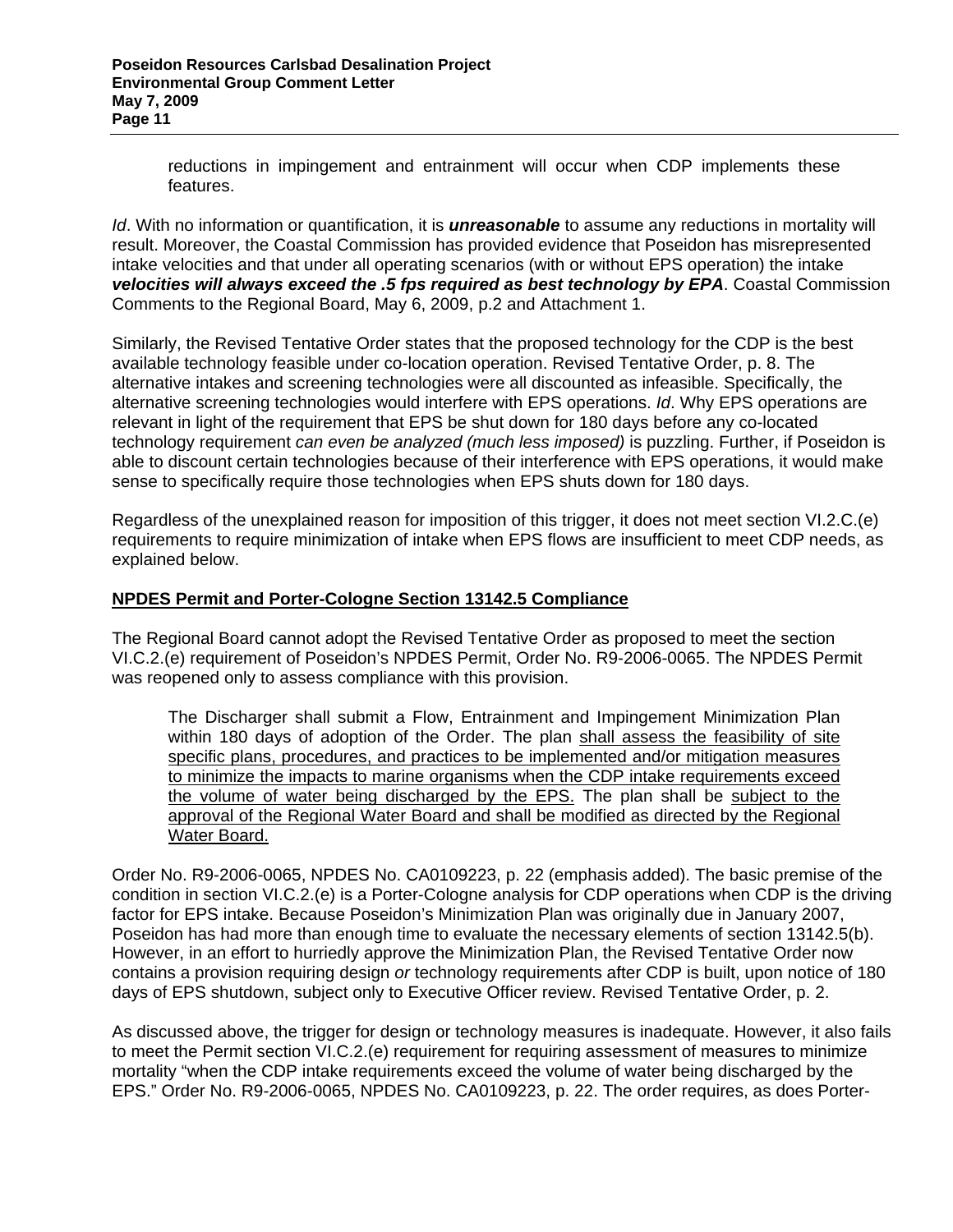Cologne, measures to reduce intake and mortality when EPS flows fall below 304 MGD (or would do so but for CDP). Thus, requiring a *6-month shutdown of EPS* before design or technology measures are put in place (or even studied) does not meet the section VI.C.2.(e) or section 13142.5(b) requirements.

Throughout the approval process, the Regional Board has also made clear and expressed in no uncertain terms that the approval of the Minimization Plan is for co-located operations only.

- 1) The Plan, including any amendments subsequently approved by the Regional Board, is of limited duration and is applicable only to Poseidon's current cooperative operation with EPS. Upon Poseidon's proposal to operate CDP independent of EPS or when EPS permanently ceases power generation operations, it may be necessary to further evaluate appropriate mitigation and/or minimization of impacts to marine organisms of CDP's operations. Resolution No. R9-2008-0039, April 9, 2008, p. 2.
- 2) Poseidon's Plan, including any amendments that are subsequently approved by the Regional Board, are of limited duration and are applicable only to CDP's current cooperative operation with EPS. When Poseidon proposes to operate independent of EPS or EPS permanently ceases power generation operations, EPS's cessation of power generation operations, would be necessary to further evaluate appropriate mitigation and/or minimization of impacts to marine organisms of CDP's operations. Resolution No. R9-2008-0039, April 9, 2008, p. 3.
- 3) This Provision was included in Order No. R9-2006-065 to ensure Poseidon Resources Corporation applies the best available site, design, technology, and mitigation measures that are feasible to minimize the intake and mortality of all forms of marine life during periods when the Desalination Plant requires more seawater than is needed by the Encina Power Generation Station. Provision VI.C.2.e is consistent with California Water Code Section 13142.5(b). Public Notice of Availability Flow, Entrainment And Impingement Minimization Plan Poseidon Resources Corporation Carlsbad Desalination Project, February 21, 2007, p. 1.
- 4) Poseidon's Plan, including any amendments that are subsequently approved by the Regional Board, are of limited duration and are applicable only to CDP's current cooperative operation with EPS. When Poseidon proposes to operate independent of EPS or EPS permanently ceases power generation operations, EPS's cessation of power generation operations, would be necessary to further evaluate appropriate mitigation and/or minimization of impacts to marine organisms of CDP's operations. Supplemental Executive Officer Summary Report, April 9, 2008, p. 2.
- 5) If EPS permanently ceases operations and the Discharger proposes to independently operate the existing EPS seawater intake and outfall for the benefit of the CDP ("stand-alone operation"), it will be necessary to evaluate whether, under those conditions, the CDP complies with the requirements of Water Code section 13142.5(b). Additional review will be necessary in part because under stand-alone operations, the Discharger will have more flexibility in how it operates the intake structure and outfall and additional and/or better design and technology features may be feasible. Tentative Order No. R9-2009-0038, March 13, 2009, p. 2.

Approval of the Minimization Plan, and Porter-Cologne compliance is valid only until EPS shuts down. At that point, a new and thorough section 13142.5(b) analysis will be required. Although the Revised